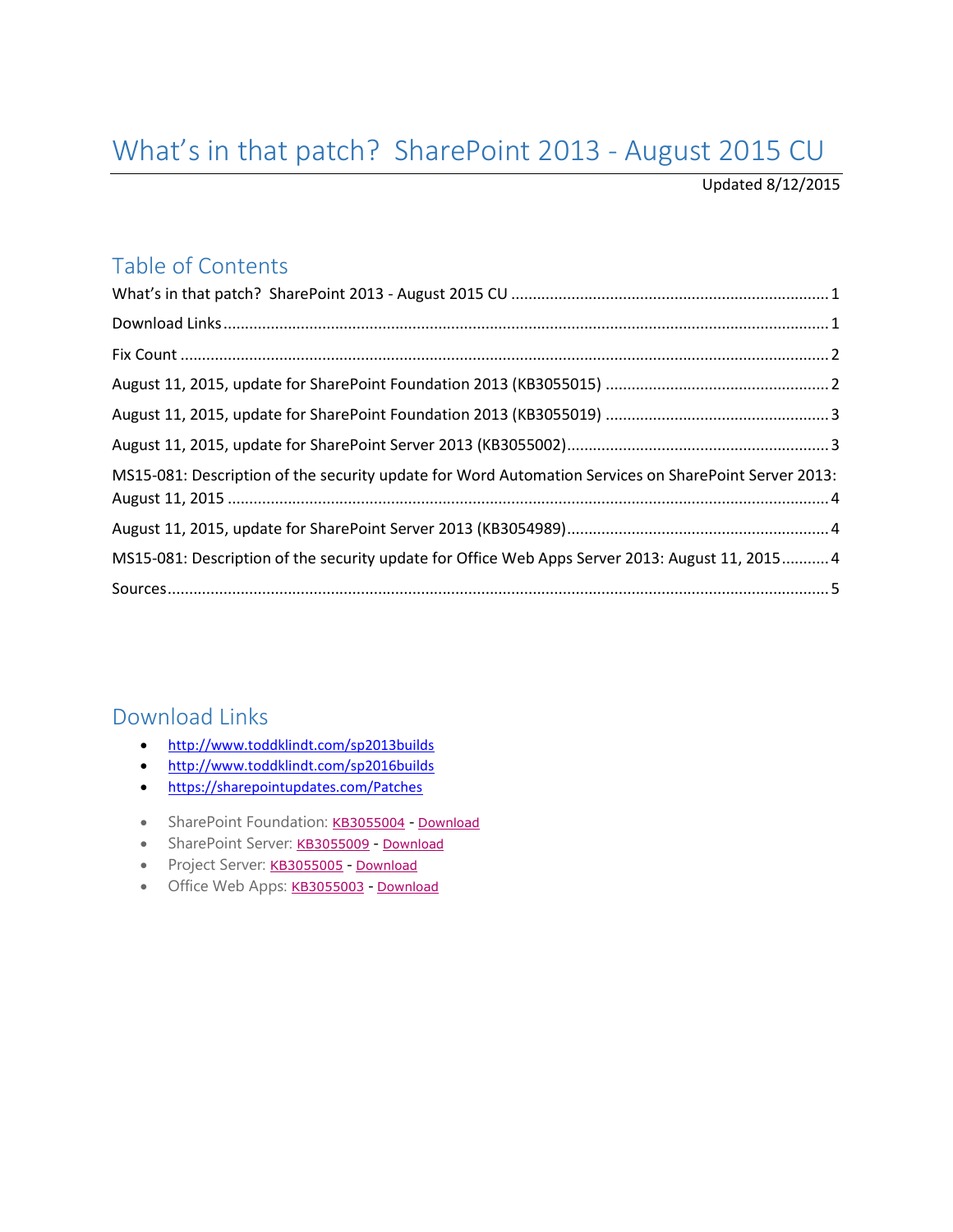#### <span id="page-1-0"></span>Fix Count

| КB                                                                            | <b>Fix Count</b> |
|-------------------------------------------------------------------------------|------------------|
| August 11, 2015, update for SharePoint Foundation 2013 (KB3055015)            | 11               |
| August 11, 2015, update for SharePoint Foundation 2013 (KB3055019)            |                  |
| August 11, 2015, update for SharePoint Server 2013 (KB3055002)                | 14               |
| MS15-081: Description of the security update for Word Automation Services on  |                  |
| SharePoint Server 2013: August 11, 2015                                       |                  |
| August 11, 2015, update for SharePoint Server 2013 (KB3054989)                |                  |
| MS15-081: Description of the security update for Office Web Apps Server 2013: |                  |
| August 11, 201                                                                |                  |
|                                                                               | 29               |

### <span id="page-1-1"></span>August 11, 2015, update for SharePoint Foundation 2013 (KB3055015)

- This update adds the hybrid crawl feature. For more information, see Cloud hybrid search capability [in SharePoint Server 2013.](https://support.microsoft.com/en-us/kb/3080169)
- Fixes the following issues:
- Some client and SharePoint integrated functions do not work in Chrome that has the NPAPI plugins enabled. For example, the Create a workflow in SharePoint designer function does not work.
- When you use the Quick Edit function to edit items in a document library, no error message is displayed if the entered data is invalid.
- When you set the PreserveID attribute to True for some Microsoft SharePoint Server 2013 items, duplicate document IDs may be generated. In this case, when you try to open an item, you may be redirected to a search page that contains multiple items instead of browsing to the item directly, or you see an incorrect document opened.
- When you upload a file whose name contains invalid characters to a SharePoint Server 2013 site, you do not receive a warning message.
- You cannot add more than 500 recurring events to a calendar list on a SharePoint Server 2013 site.
- When you try to use in-place search to search items in a list that contains multiple pages, the search can find items on the current page, but cannot find items on a different page.
- When the Current Events view for an Event list includes a multivalued lookup column, you may receive the following error message:

Attempted to use an object that has ceased to exist. (Exception from HRESULT: 0x80030102 (STG\_E\_REVERTED))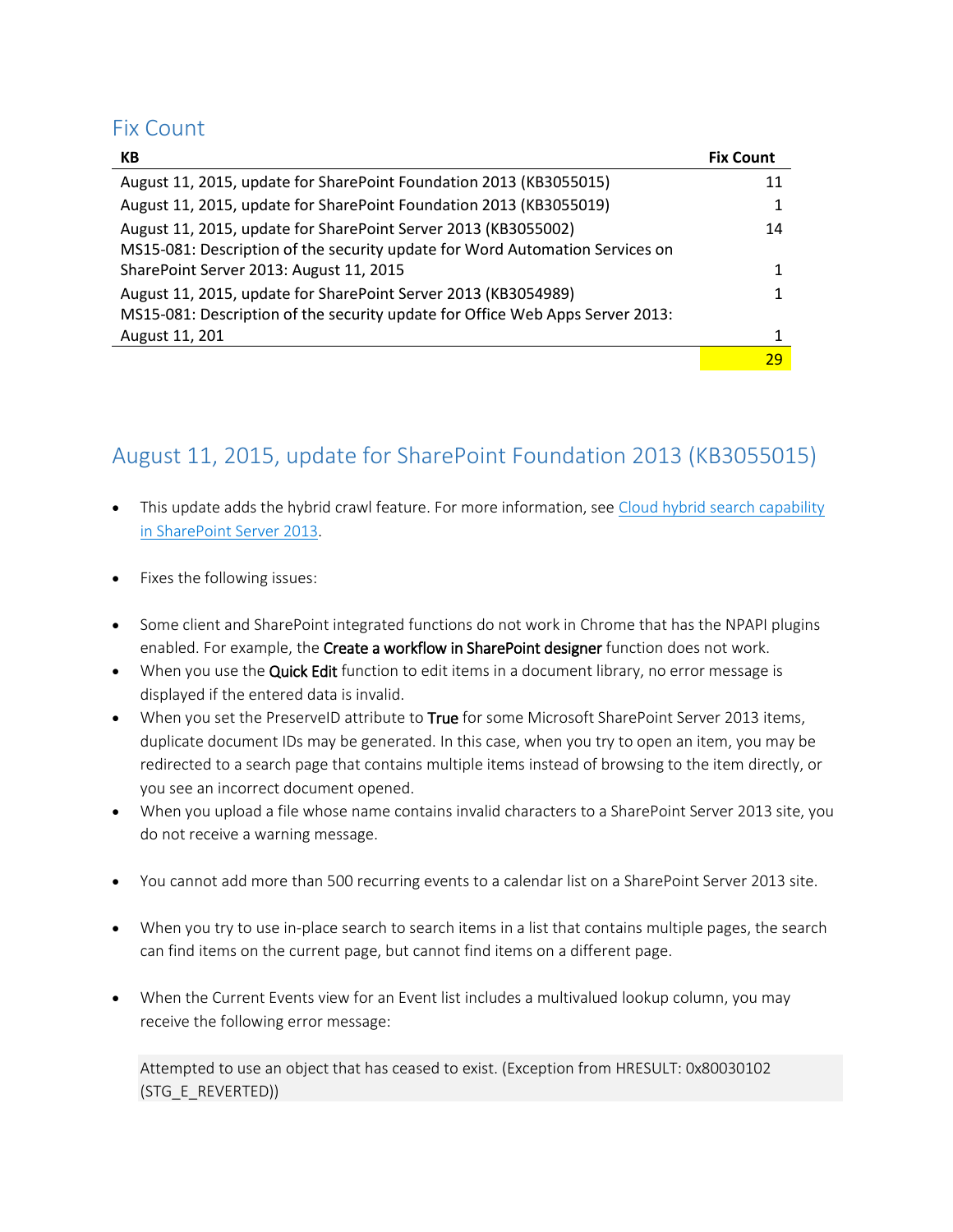When you use an invalid content-length header to change a view in minimal download strategy (MDS) mode, you receive the following error message:

Cannot complete this Action.

 After a site collection does backup, restore, or copy operations, site collection scoped event receivers of the site collection are lost.

# <span id="page-2-0"></span>August 11, 2015, update for SharePoint Foundation 2013 (KB3055019)

Fixes the following issue:

 A configured SharePoint 2010 workflow does not start automatically as expected on SharePoint Server 2013.

### <span id="page-2-1"></span>August 11, 2015, update for SharePoint Server 2013 (KB3055002)

- This update adds the hybrid crawl feature. For more information, see [Cloud hybrid search capability](https://support.microsoft.com/en-us/kb/3080169)  [in SharePoint Server 2013.](https://support.microsoft.com/en-us/kb/3080169)
- Improves the error message that occurs when you try to create a declare record from a document set.
- Adds [hybrid followed sites feature](http://go.microsoft.com/fwlink/?LinkID=529553) to SharePoint Server 2013.
- Fixes the following issues:
- After you enable company extraction on the body managed property, results that are not companies are displayed in the refiner panel of the search results page.
- When you search items from a Microsoft SharePoint Server 2010 farm that consumes search results from a SharePoint Server 2013 search service application, you may receive an unhandled exception if there is an item whose title contains more than 50 characters and an ampersand "&."
- When you use Chinese taxonomy refiners to search items on a SharePoint Server 2013 site, the search appears broken.
- When you set the PreserveID attribute to True for some SharePoint Server 2013 items, duplicate document IDs may be generated. In this case, when you try to open an item, you may be redirected to a search page that contains multiple items instead of browsing to the item directly, or you see an incorrect document opened.
- When you try to use in-place search to search items in a list that contains multiple pages, the search can find items on the current page, but cannot find items on a different page.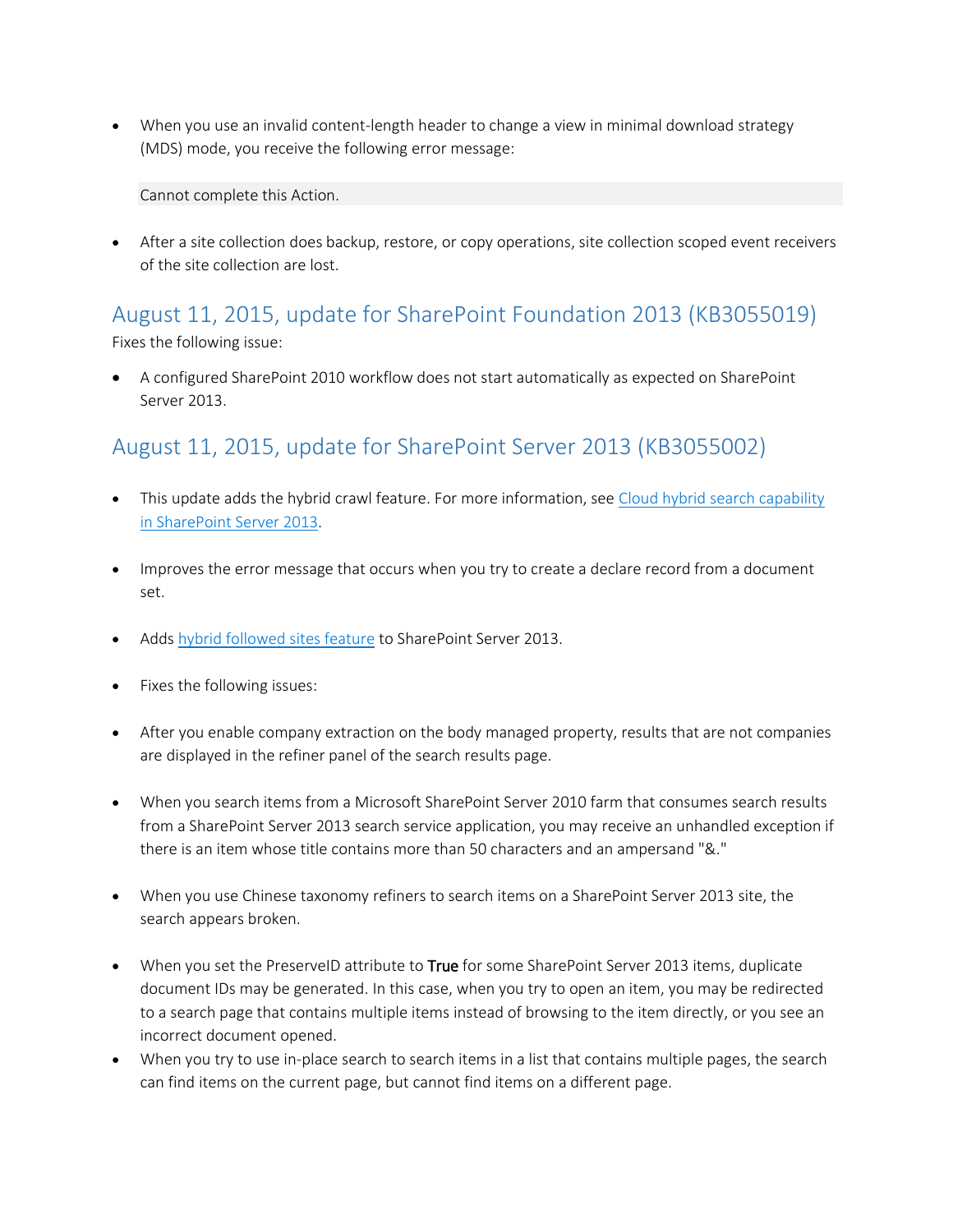- When you use the Other Value text box to filter refiners for a search result, the count is displayed as zero. This issue occurs if you enable the results counter on the File Type refiner that is a multiple value refiner.
- When you check a page that has a web part with a TODAY token in a query, you may see the search contents of the previous day.
- After you add a file without an extension to a document set, shared properties are not inherited from the document set.
- When you click the Go to search results link in a search alert email message for a localized search center, you receive the following error message:

Page not found.

When you parse a Word document, high CPU utilization occurs on the noderunner.exe process

## <span id="page-3-0"></span>MS15-081: Description of the security update for Word Automation Services on SharePoint Server 2013: August 11, 2015

 This security update resolves vulnerabilities in Microsoft Office that could allow remote code execution if a user opens a specially crafted Office file. To learn more about these vulnerabilities, see [Microsoft Security Bulletin MS15-081](https://technet.microsoft.com/library/security/MS15-081).

Note To apply this security update, you must have the release version of Service Pack 1 for Microsoft [SharePoint Server 2013](https://support.microsoft.com/en-us/kb/2880552) installed on the computer.

For a complete list of affected versions of Microsoft Office software, see [KB3080790](https://support.microsoft.com/en-us/kb/3080790).

# <span id="page-3-1"></span>August 11, 2015, update for SharePoint Server 2013 (KB3054989)

Fixes the following issue:

• When you run the Create PDF/XPS Document function for a workbook in Microsoft Excel 2013, Greek or Cyrillic characters are changed from the MS Gothic font to the Arial font.

### <span id="page-3-2"></span>MS15-081: Description of the security update for Office Web Apps Server 2013: August 11, 2015

 This security update resolves vulnerabilities in Microsoft Office that could allow remote code execution if a user opens a specially crafted Office file. To learn more about these vulnerabilities, see [Microsoft Security Bulletin MS15-081.](https://technet.microsoft.com/library/security/MS15-081)

Note To apply this security update, you must have the release version of Service Pack 1 for Microsoft [Office Web Apps Server 2013](https://support.microsoft.com/en-us/kb/2880558) installed on the computer.